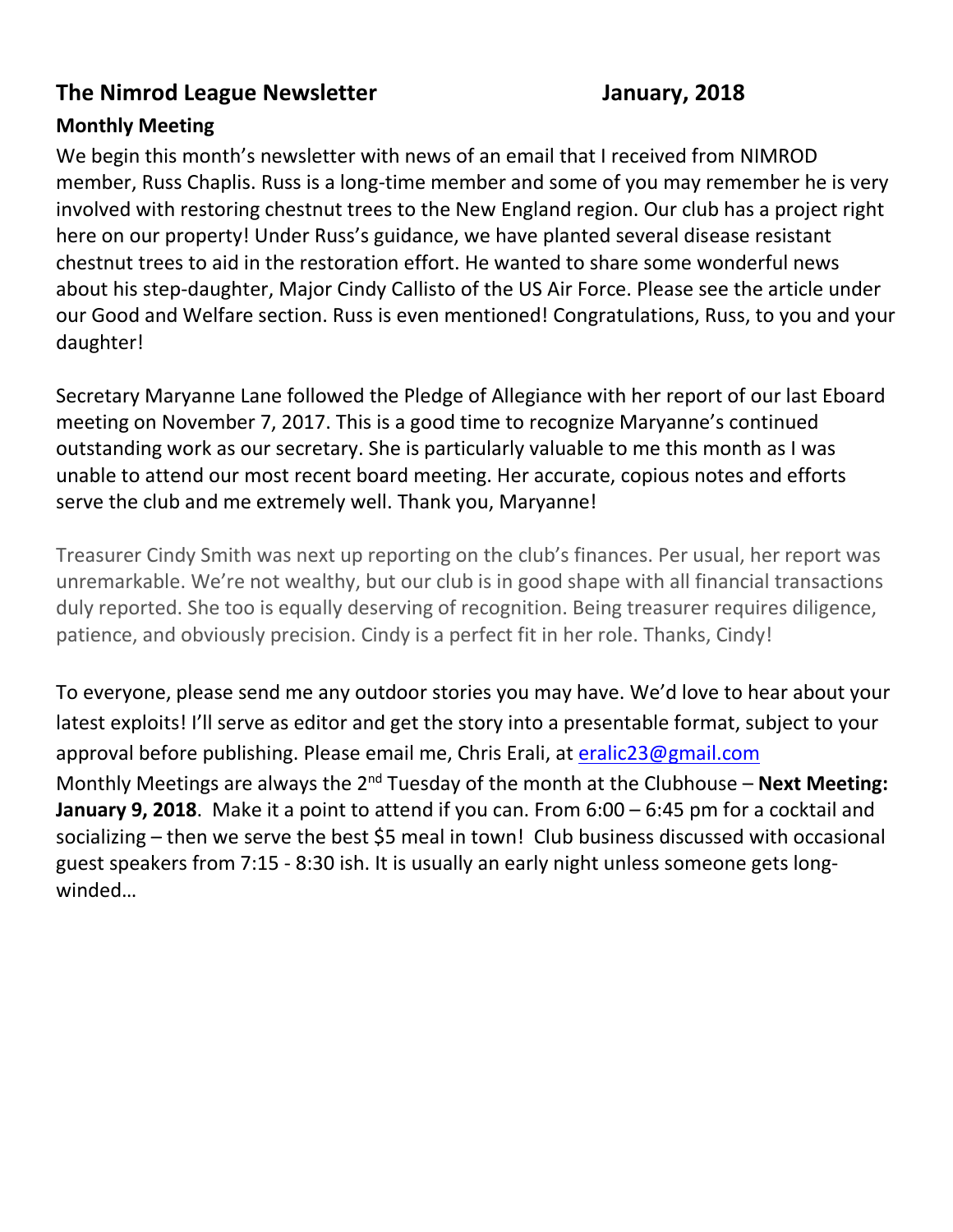# **Super Bowl Sunday, Feb. 4, 2018** *(Don't worry, we'll have you back in plenty of time for kickoff!)* **NIMROD ICE FISHING DERBY at Long Pond in Rutland**

Free hot dogs, hot coffee, sodas & cookies! Awards, trophies and Medals!

No Equipment Necessary! Bring yourself, wives, kids, grand kids! Don't miss it! (7:00 Am to Noon)



#### **Speakers**

Please let us know if you have a suggestion for a speaker at a future meeting.

**Monthly Safety Tip and Topic for Discussion:**

**"Make sure ice is safe. Refer to Mass Wildlife for Guidelines."**

Here's the link: https://www.mass.gov/service-details/ice-strength-and-safety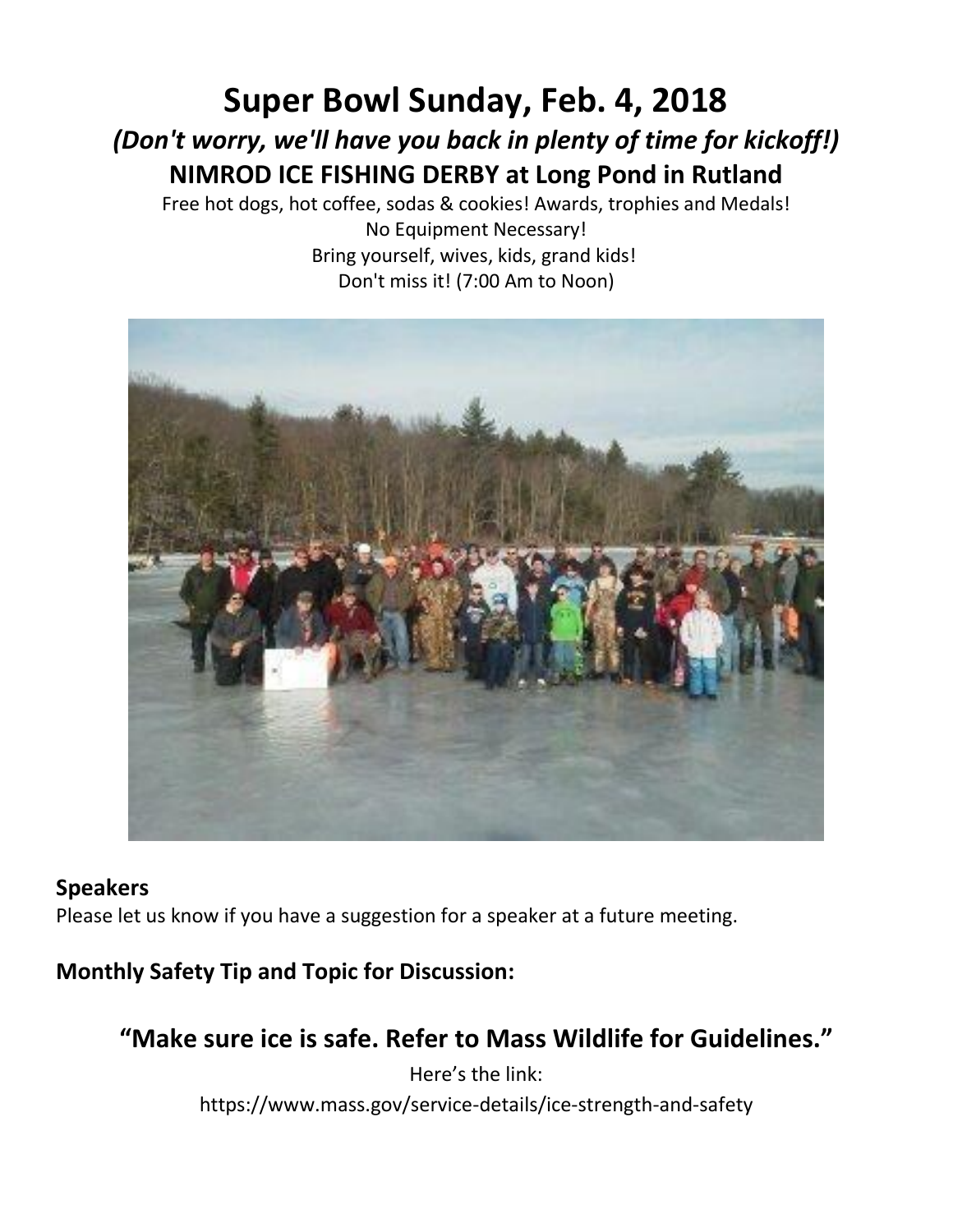#### **New Business**

We received the 8 Point Sportsmen's Club newsletter and also one from the Massachusetts Sportsmen's Council. Christmas cards and well wishes were sent to us by Bruce Ebbeson, Petersham Pump, and Travis and Ben Marion. We also received our dues notice from the Worcester County League of Sportsmen, bills form National Grid, Princeton Board of Health, and Massachusetts Junior Conservation Camp. We are looking forward to March, 2018 for Hunter Safety instruction. Just a reminder, we are looking for volunteers for the Sportsmen's Show in Boxborough, January 26-28, 2018?

#### **Membership**

Another of our officers, Paul Fraser, reports that dues are coming in quite regularly. When you get your dues in, you will get a key. He is accepting dues on Thursday nights at Trap. We have new member induction coming up. His name is Joseph Caporelli. We are getting close to our paying membership limit of 400 members. We have 70 life members. If dues are not paid promptly, you may lose your spot!

#### **Board of Trustees**

All audits in order.

## **Trap/Skeet**

Thursday nights are still a little quiet. We need the lower field snow blown off. We also need assistance with rifle range snow removal. There is some discussion of putting clearing snow around the dumpster in the plow contract. The Massport Worcester Security people here the last two Fridays. We made \$90.00 for the club. They were very pleased and expressed their thanks.

Remember, Trap and Skeet is every Thursday night from 6:00 PM to 9:00 PM. It is open to the public, so bring a friend and join in a night of good fellowship and shooting.

#### **Kitchen**

Bruce Ebbeson reported that the kitchen remains clean, thank you. The kitchen inspection went well. We will purchase cleaning supplies to use with gloves for the stove. Spring Clean-up Day is Saturday, March 31, 2018. We will have coffee and donuts at 8AM. Cleaning will be completed before noon. This is a good way to earn work hour credit. Volunteers should call Bruce Ebbeson [508 853 1589.](tel:508%20853%201589)

Some people are placing leftovers in our kitchen refrigerator without marking the date. The FDA Food Code requires that we mark the date of all leftovers. The code requires all time and temperature sensitive food products be labeled, including leftovers. They must be kept below 41 degrees Fahrenheit for a maximum of seven days. To protect the health and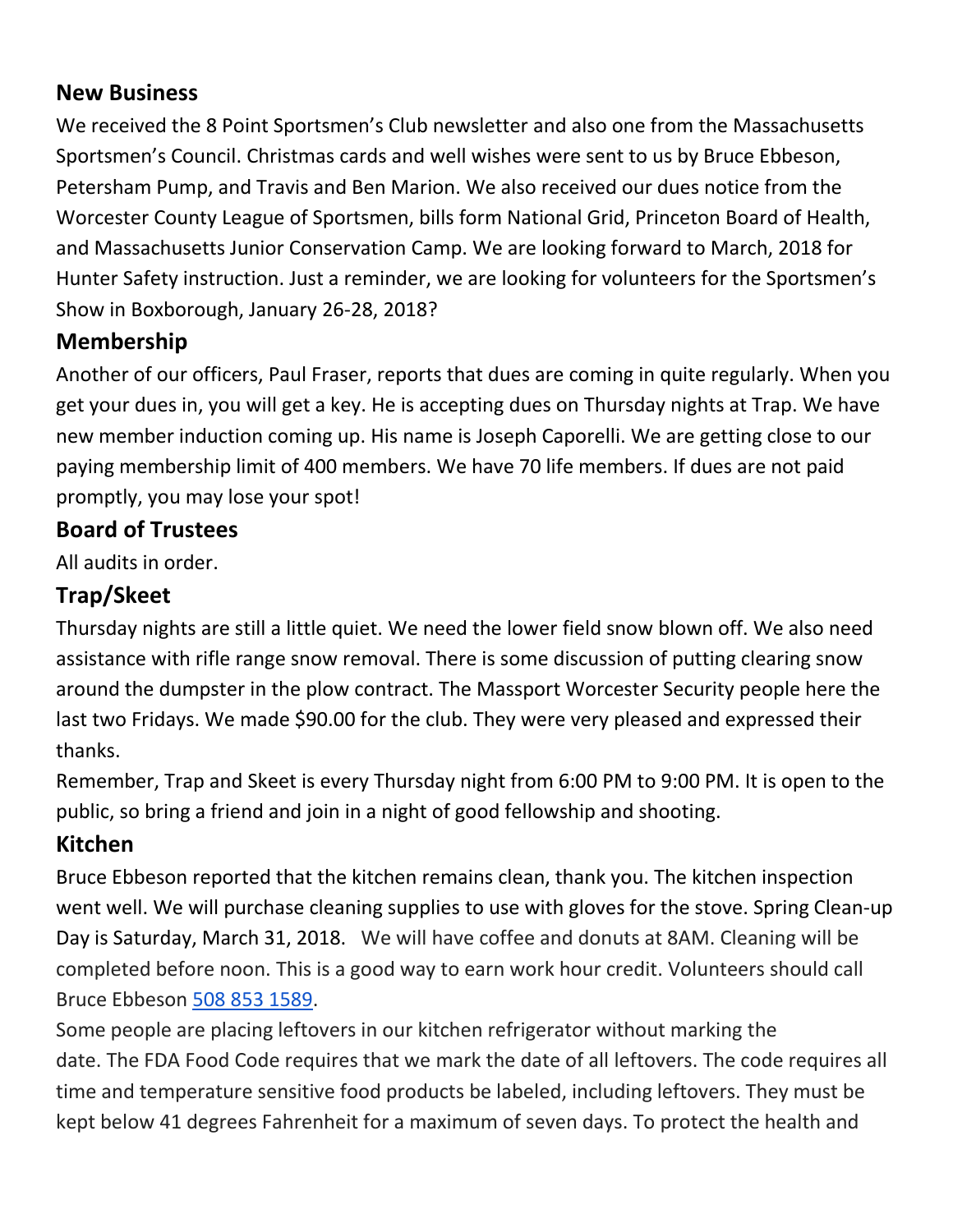safety of our members, please throw away expired leftovers and any undated leftovers. Dave Oriol and Bruce Ebbeson appreciation your help and cooperation regarding this issue. Thanks, in advance!

#### **Game Dinner**

Our game dinner is scheduled for May in 2018. So far, we have moose, deer and a few pheasant. Please leave any donations for our dinner in the kitchen freezer and notify Bruce Ebbeson at 508-853-1589.

Remember to label all packages to identify type of game and date.

## **Rifle Range**

No report.

## **House**

The Princeton Fire Department requires us to keep a path cleared from the parking lot past the bulkhead to the rear exit. Our electrical panels are almost fully labeled. The PFD inspection went very well with just the notice about keeping access clear.

Ralph has a contact who will work on our existing refrigeration equipment. If we buy the parts, he'll do the work for free. The feeling is to start with the Kitchen first and then continue with the maintenance to the Bar appliances. Ralph will head up the project. Placement of equipment was discussed. We will try not to add noise to the archery area. Ralph and Larry are continuing work on the cell phone repeater.

Our clubhouse laminate floor that is a no-wax product has been selected. Ralph will oversee ordering and installation. The floor can be installed over the current floor. Cost will be approximately \$5,000.00. Bathrooms and entrances should be tiled. We will discuss and vote at the next general meeting. Ralph will come with paperwork on area and actual costs.

# **Special request!!! Make sure the trash goes out, including cans and bottles from the Bar. Executive Board**

This month's meeting adjourned at 8:23 PM. We aim for the newsletter to convey the highlights. E Board meetings are held at 7 PM the last Tuesday of the month. Members are welcome if you would like to come and observe our club's operation. Our membership can be very proud of the board and the time and effort that is made by everyone to keep our club running smoothly. Member concerns are always addressed. Many times, one board member will inform others that a single member voiced a certain matter that he/she found troubling. Our club can rest assured that any points brought up by a member are ALWAYS brought to the attention of the entire board.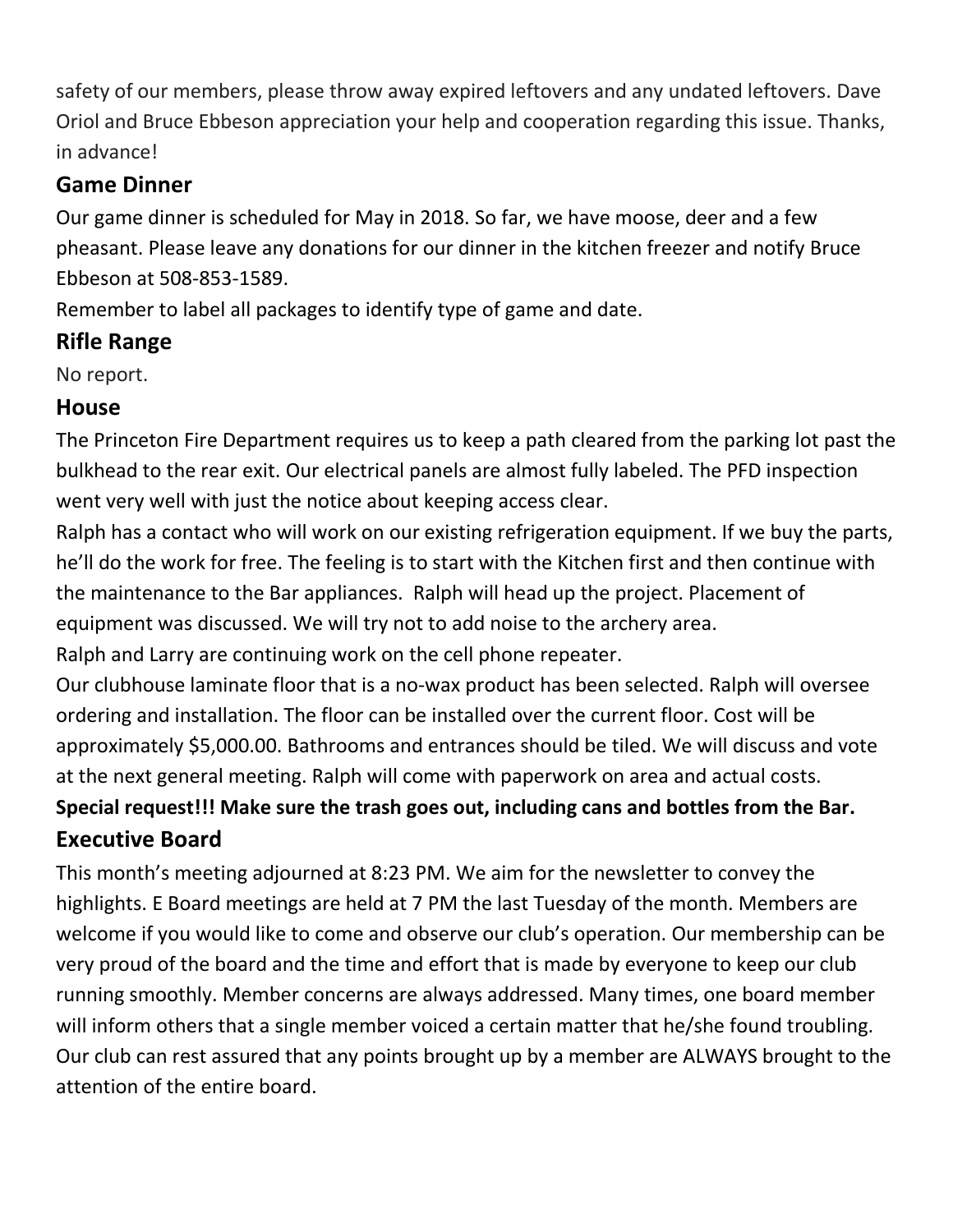### **Grounds**

Rick Longbottom is doing the plowing. **BUT**, and it is a big "but," Neal Whitehead needs help with snow blowing, shoveling, any other snow removal maintenance chores. There is a lot of "cleaning up" that needs to be done after a snowstorm and plowing. Please volunteer. Just show up with a shovel and pitch in. Thanks!

## **Land Use**

Kevin Chviruk has done a great job widening and smoothing our trails. We will be renting the excavator again this spring. The brush hog and the York rake have been on active duty for several occasions. Chris Craigue paced off the distance from the stream to the proposed Rifle Range Pavilion location. It looks like we're twice the required amount. We shouldn't have any problems with permits.

#### **Finance**

The market fluctuates as we all know. Smart investors stay the course.

## **Bar**

Gary Girardi was enjoying Switzerland. No report.

## **Birds**

We have 200 special preserve shooting tags for \$20.00. They have no expiration date. See Kevin Chviruk for more information.

#### **Revenue**

No report.

# **Archery**

Jason reports that he would like to do another Paint Night. Jason also sends a reminder from Dave Fillow at membership to make sure dues are paid.

# **Worcester County League of Sportsmen**

Joe Afonso is procuring lumber donations for Kid's Day. He is seeking volunteers to work on bat boxes and various other projects for the event.

# **Grant Writer**

Tina Gianos is the person to see if you have a source of funding. Even if you are not sure, please contact her so that she can research the entity. If a committee wants to have a program for kids or a community, she can look for grants in those areas. Time can be a factor. She needs at least 3 months to complete the application process. Thanks!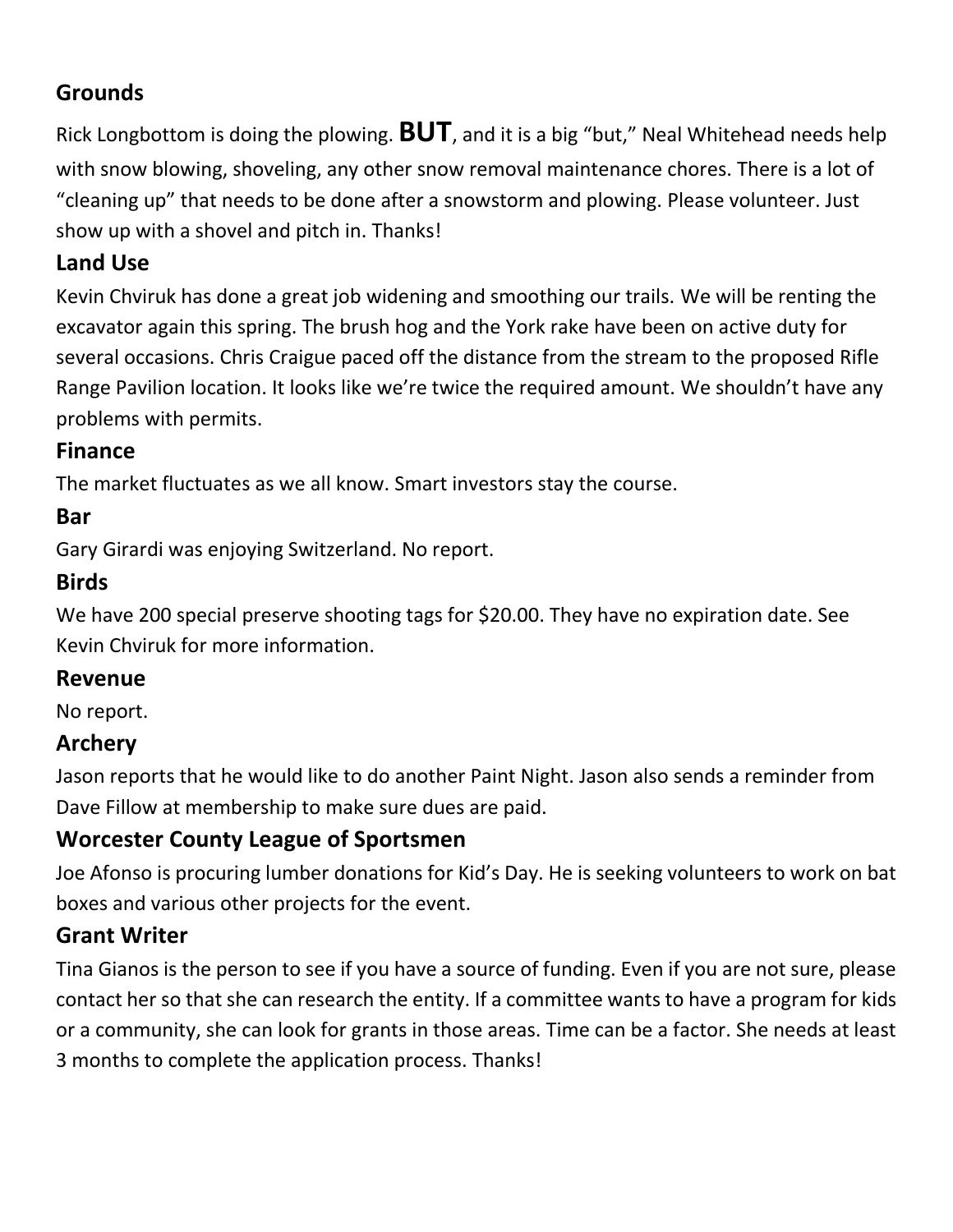#### **Good and Welfare**

This month we have good news for our Good and Welfare section. Here's the picture and article from Russ Chaplis about his youngest step-daughter. You should be very proud, Russell! Thank you for sharing the good news! Russ's late wife was also a veteran and a major in the US Army. We thank all of you for your service. There is also one correction: Major Cindy Callisto hails from Rutland, MA, not Worcester as stated in the article. Enjoy!



**Maj. Cindy Callisto, 377 Medical Group nurse practitioner, accepts the award for Top Air Force Nurse from Tom McCaffery, Assistant Secretary of Defense for Health Affairs, at the Association of Military Surgeons of the United States. Callisto was honored with others from Department of Defense services.**

# KIRTLAND AIR FORCE BASE, New Mexico – **Kirtland Air Force Base is Now Home to the Air Forces's Top Nurse.**

Maj. Cindy Callisto, a nurse practitioner at the 377th Medical Group, was named the 2017 Top Nurse in the United States Air Force. She said she is proud of her award.

"It was shocking and amazing," Callisto said. "I was cool with just winning for Air Force Global Strike Command, but then they told me I won at the Air Force level. I was in shock. I really enjoy my patients and my staff. I feel like I owe it to them to do my best."

Callisto, who is originally from Worcester, Massachusetts, joined the Air Force in 2000. Callisto credits her team for helping her through an undermanned summer at Kirtland. The nurse staff was at 50 percent manning during one of the most critical times of the year.